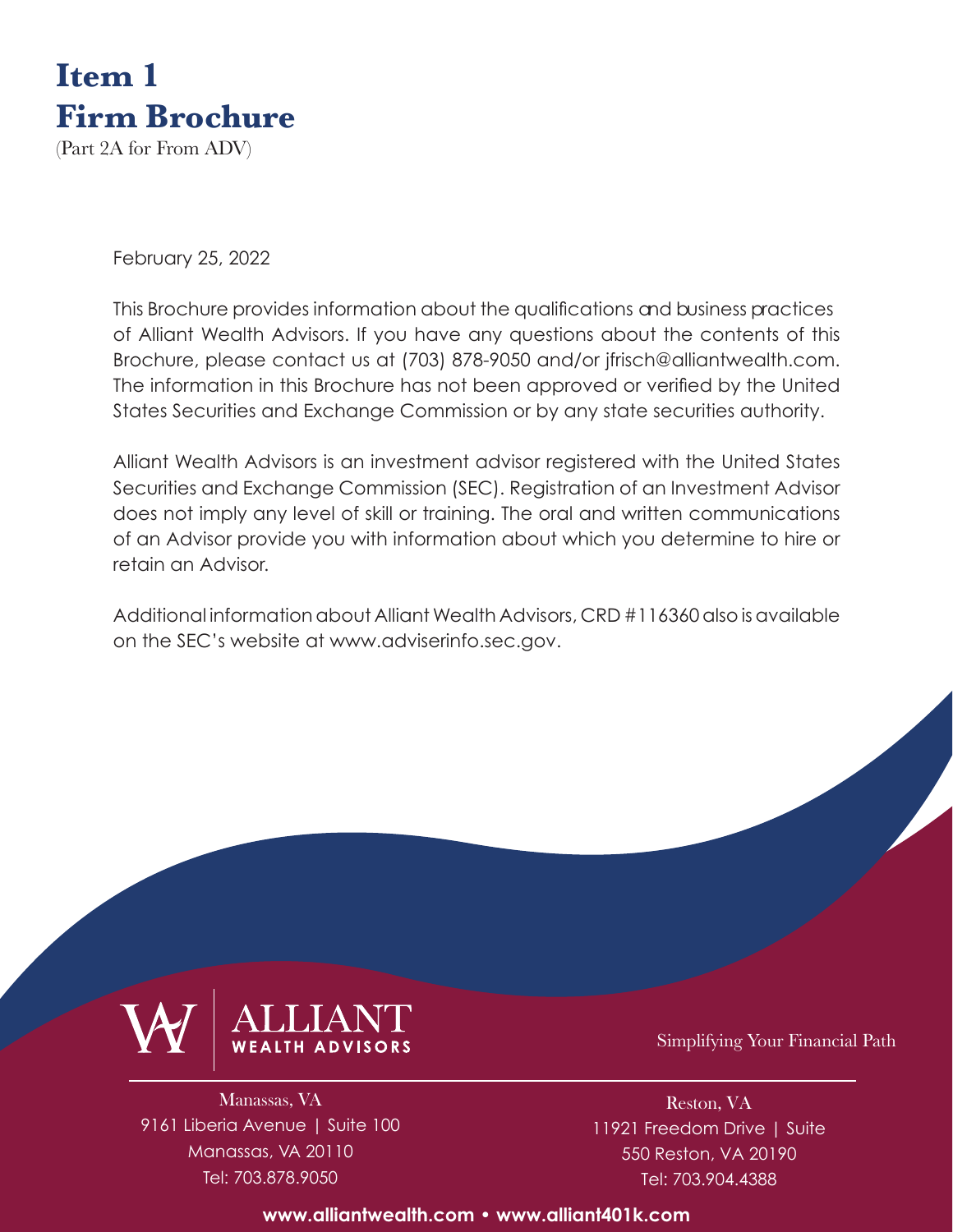# <span id="page-1-0"></span>**Item 2 – Material Changes**

Item 1 - Alliant Wealth Advisors withdrew registration from the state of Colorado and closed the Colorado location.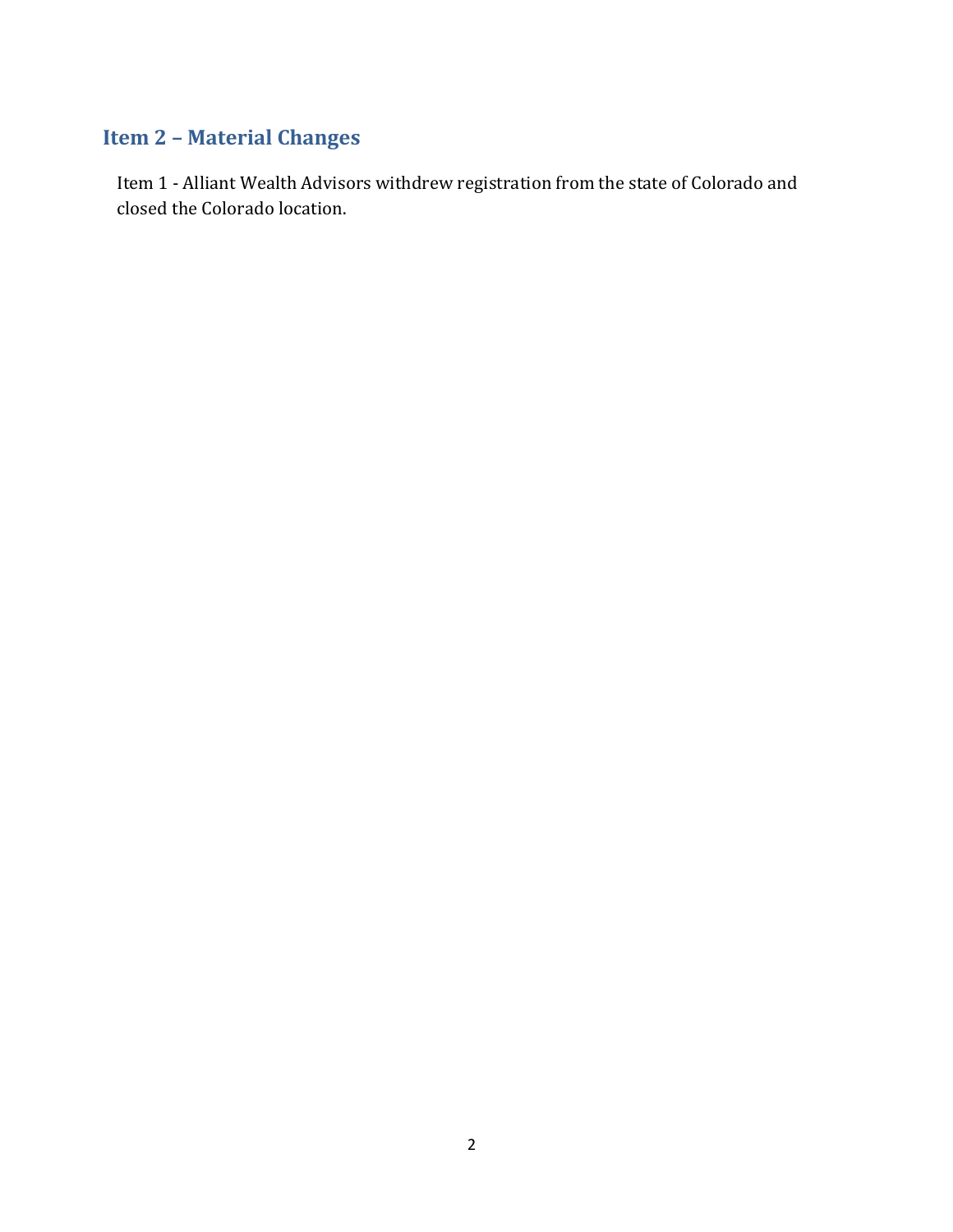# <span id="page-2-0"></span>**Item 3 - Table of Contents**

| Item 11 - Code of Ethics, Participation or Interest in Client Transactions and Personal |  |
|-----------------------------------------------------------------------------------------|--|
|                                                                                         |  |
|                                                                                         |  |
|                                                                                         |  |
|                                                                                         |  |
|                                                                                         |  |
|                                                                                         |  |
|                                                                                         |  |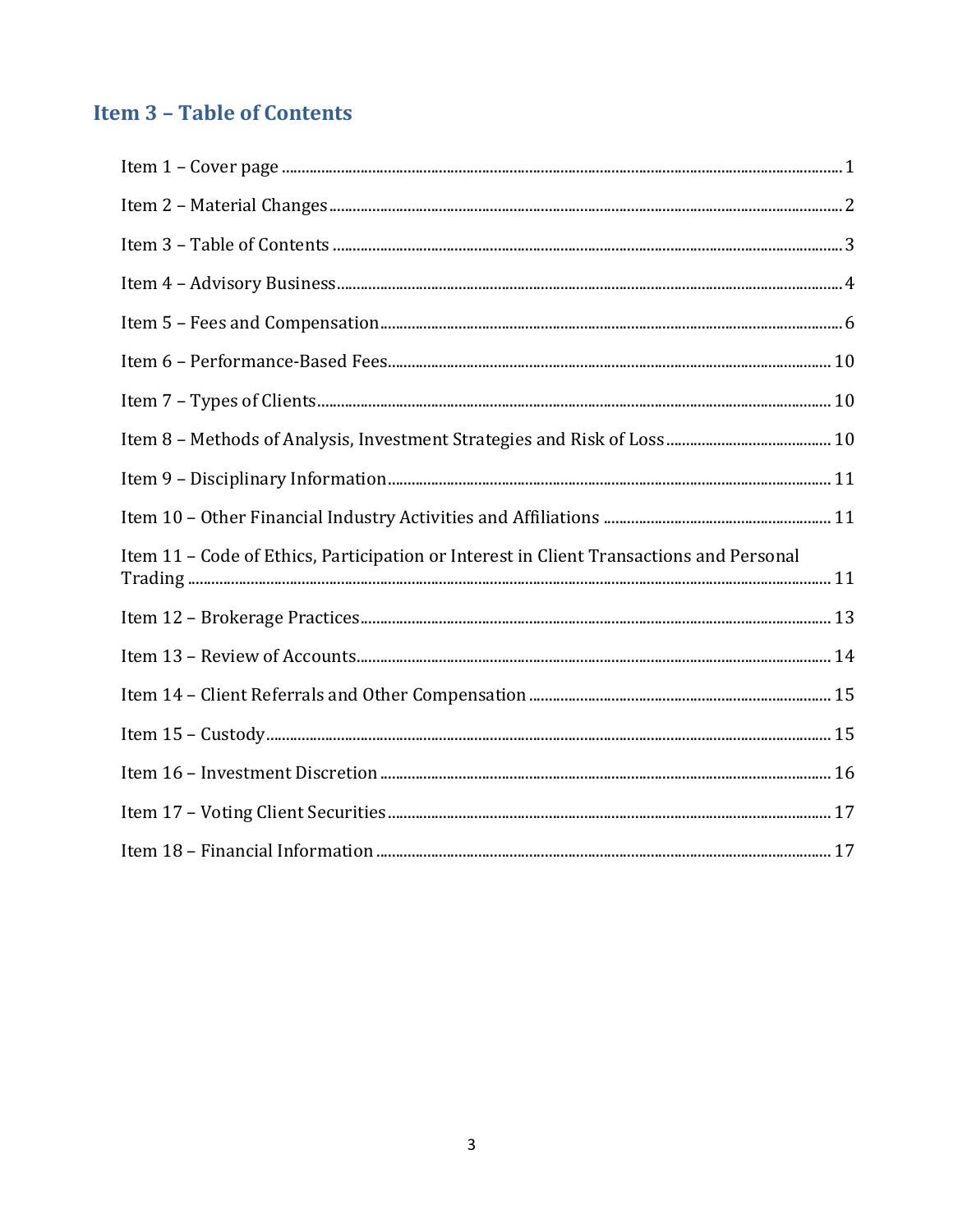# <span id="page-3-0"></span>**Item 4 – Advisory Business**

Millennium Capital Management Corporation dba Alliant Wealth Advisors was founded in 1995 by John A. Frisch, CPA/PFS, CFP®, AIF®, PPC™, who is the sole and principal owner of the advisory firm. Alliant Wealth Advisors' mission is twofold. For Family Wealth Clients, our mission is to oversee and coordinate the finances for a select group of families. For Employer Retirement Plan Clients, our mission is to improve the quality and compliance of their plans.

#### Family Wealth Clients:

Alliant Wealth Advisors typically provides a structured process to address the following four components of wealth:

- Wealth enhancement Investing as described below, tax avoidance and cash flow management
- Wealth protection Reducing exposure to unnecessary risks and liabilities
- Wealth transfer Coordinating financial activities with estate planning
- Charitable giving Aligning philanthropic activities with overall wealth management

However, Alliant Wealth Advisors assumes that every client is unique; every client has varying needs and objectives; and no two clients share the same goals and circumstances. To ensure appropriate care for each client, Alliant Wealth Advisors prepares a customized Wealth Management Plan and implements it according to these broad services:

- Relationship Management Maintaining client relationships with client family members as necessary and relationships with the client's other professional advisors such as their CPA, attorney, and insurance specialist, to ensure ongoing discovery and management of the client's individual goals and challenges
- Investment Management Ongoing investment consulting and management
- Advanced Planning Coordinated oversight to integrate wealth enhancement, wealth protection, wealth transfer and charitable giving

Alliant Wealth Advisors' Investment Management is based on tightly integrating investment activities within the client's overall wealth goals. Accordingly, Alliant Wealth Advisors seeks to help clients capture available market returns through cost-effective, long-term investments deemed appropriate for their distinct goals and risk tolerances.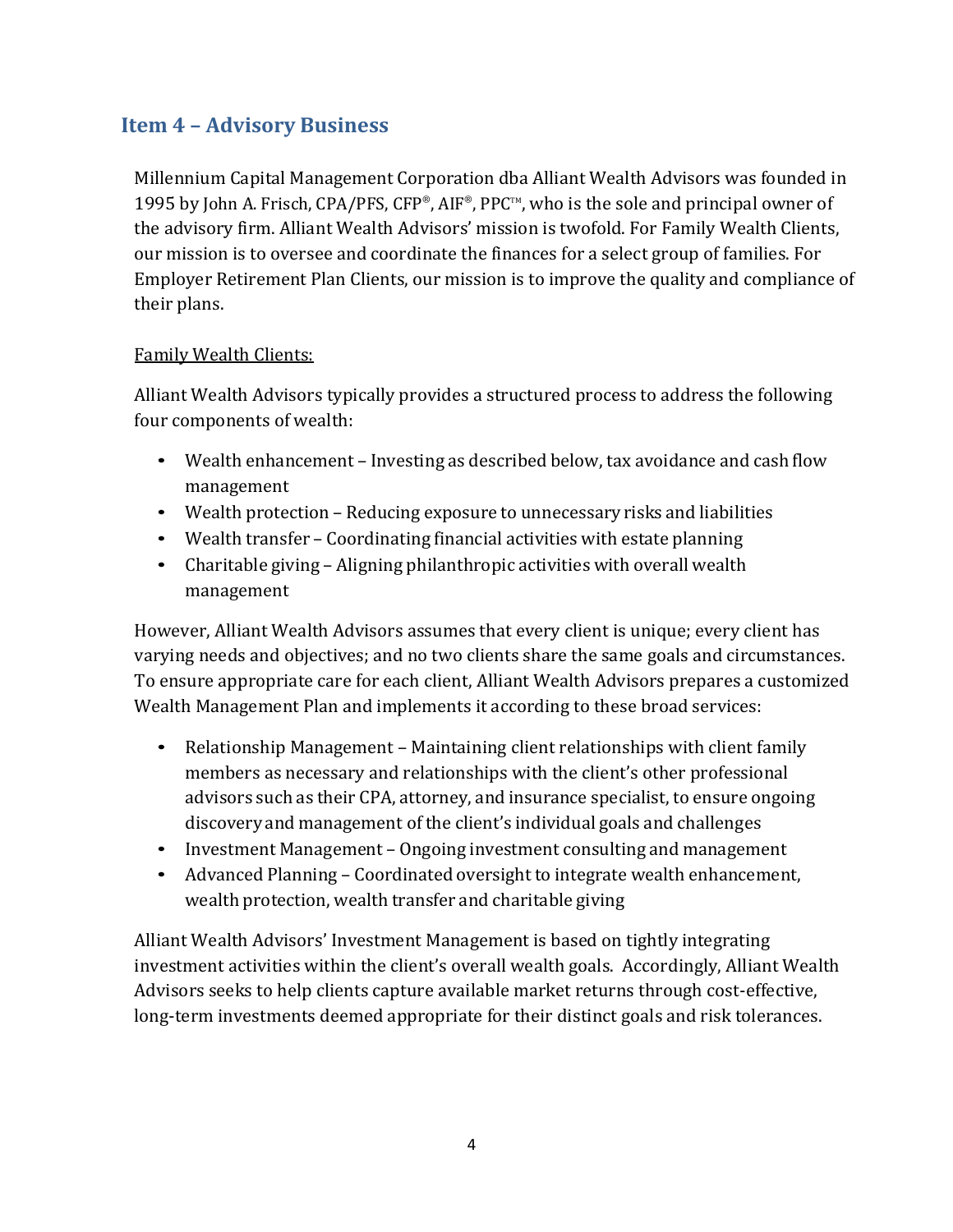As such, Alliant Wealth Advisors builds client portfolios largely via low-cost, no-load institutional mutual funds and exchange-traded funds, (ETFs) that offer reliable exposure to specific components of the market – components known as "asset classes". Specifically:

- Alliant Wealth Advisors selects various mutual funds and ETFs offered through multiple custodians.
- Alliant Wealth Advisors has developed asset allocation guidelines for initial portfolio construction, which it customizes and updates based on individual evolving client needs.
- For each client, Alliant Wealth Advisors recommends a distinct asset class allocation and receives discretionary authority to buy and sell securities in the client's accounts, consistent with the client's approved strategy.

Clients' managed investments are restricted to the securities and allocations recommended by, Alliant Wealth Advisors according to the client's approved strategy. If there are assets that a client wishes to invest outside of these parameters, they are unmanaged and not subject to Alliant Wealth Advisors' management fees. Clients may restrict Alliant Wealth Advisors from including certain securities or types of securities in the client's portfolio.

### Employer Retirement Plan Clients:

Alliant Wealth Advisors' "401(k) Qualified Plans" comprehensively services employer 401(k) and other defined contribution retirement plans by:

- Providing professionally managed investment models
- Acting as plan's ERISA Section 3(38) investment fiduciary thereby significantly limiting employer liability
- Offering plan employees information to help them in determining their investment selections
- Guiding employers on other compliance issues and
- Coordinating the team of service providers that provides the back-end support of the employer plan(s).
- Offering plan employees monthly education webinars directed at helping them make informed decisions about retirement.

Alliant Wealth Advisors' 401(k) Qualified Plans typically services plans with assets above \$3 million however, exceptions may occur.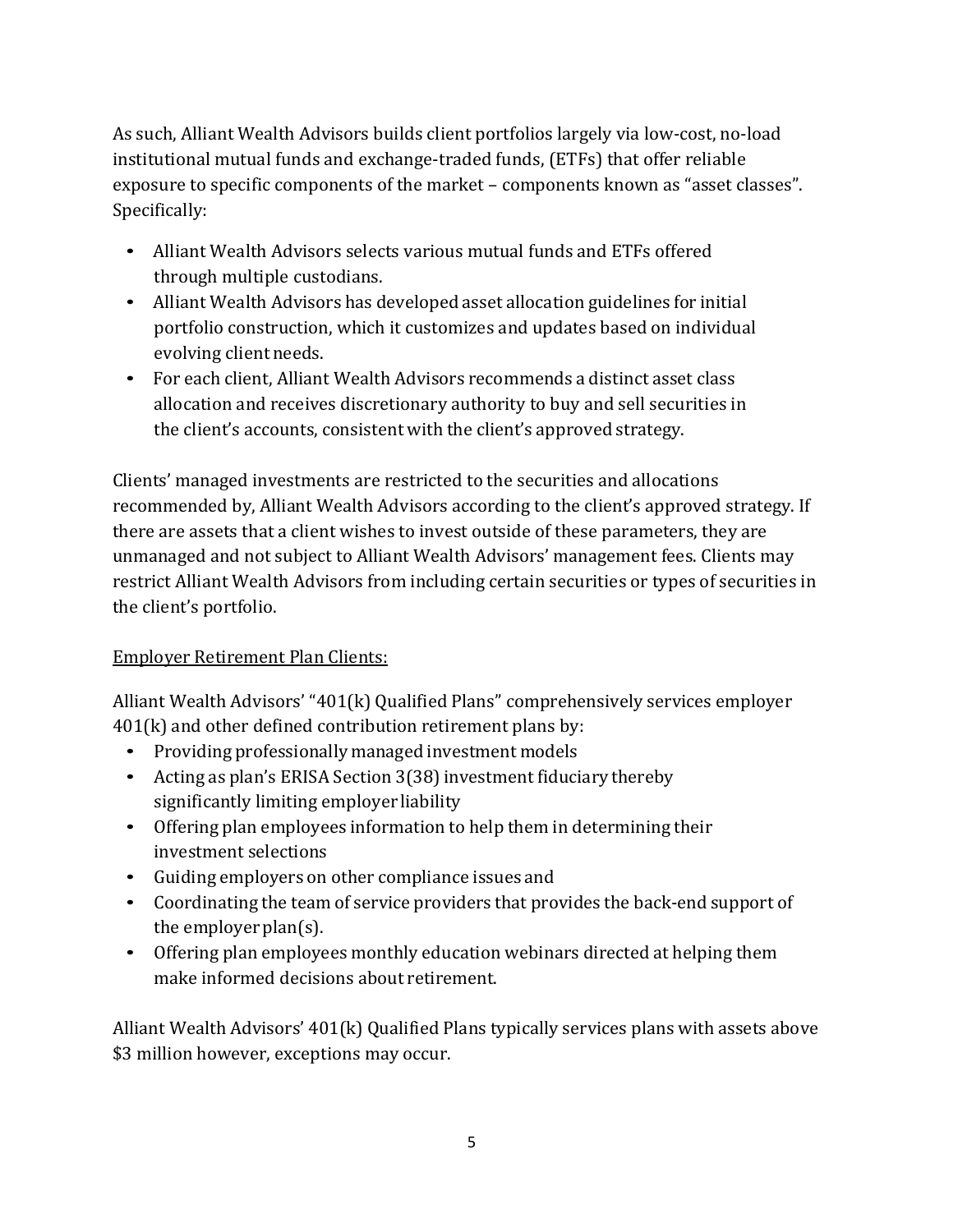Alliant Wealth Advisors does not participate in a wrap-fee program. As of December 31, 2021, Alliant Wealth Advisors has \$305,409,301 client assets under management. Of this total, \$286,878,987 was on a discretionary basis and \$18,530,314 on a non-discretionary basis.

### <span id="page-5-0"></span>**Item 5 – Fees and Compensation**

Alliant Wealth Advisors offers investment advisory services to both Family Wealth Clients and Employer Retirement Plan Sponsored Clients for a percentage of assets under management. The basic fee schedules for wealth management services are as follows:

#### Family Wealth Clients:

| Assets Under Management                         | <b>Annual Fee</b> |
|-------------------------------------------------|-------------------|
| First \$1 million (\$1 million and less)        | 1.25%             |
| Next \$1 million (\$1 million to \$2 million)   | 1.00%             |
| Next \$8 million (\$2 million to \$10 million)  | .50%              |
| Next \$5 million (\$10 million to \$15 million) | .40%              |
| Next \$5 million (\$15 million to \$20 million) | .30%              |
| Over \$20 million                               | .25%              |
| Minimum Annual Fee                              | \$5,000           |

The above fees are billed quarterly in advance and are based on the account asset value at the time the account is established and, thereafter, on the last business day of the immediately preceding quarter. Fees are deducted directly from client accounts (clients may not select direct billing as payment method).

Alliant Wealth Advisors' services are guided by an Advisory Agreement, signed by both parties. This agreement may be terminated at any time by either party by providing 15 days written notice to the other party. Clients may receive a refund for the prepaid fees based on the number of calendar days remaining in the prepaid quarter after the date of liquidation, divided by the number of calendar days in the quarter.

All fees described in this document are subject to negotiation. The specific manner in which fees are charged by Alliant Wealth Advisors is established in a client's written Advisory Agreement with Alliant Wealth Advisors. Clients and prospects should be aware that lower fees for comparable services may be available from other sources. Alliant Wealth Advisors' fees are in addition to brokerage commissions, transaction fees,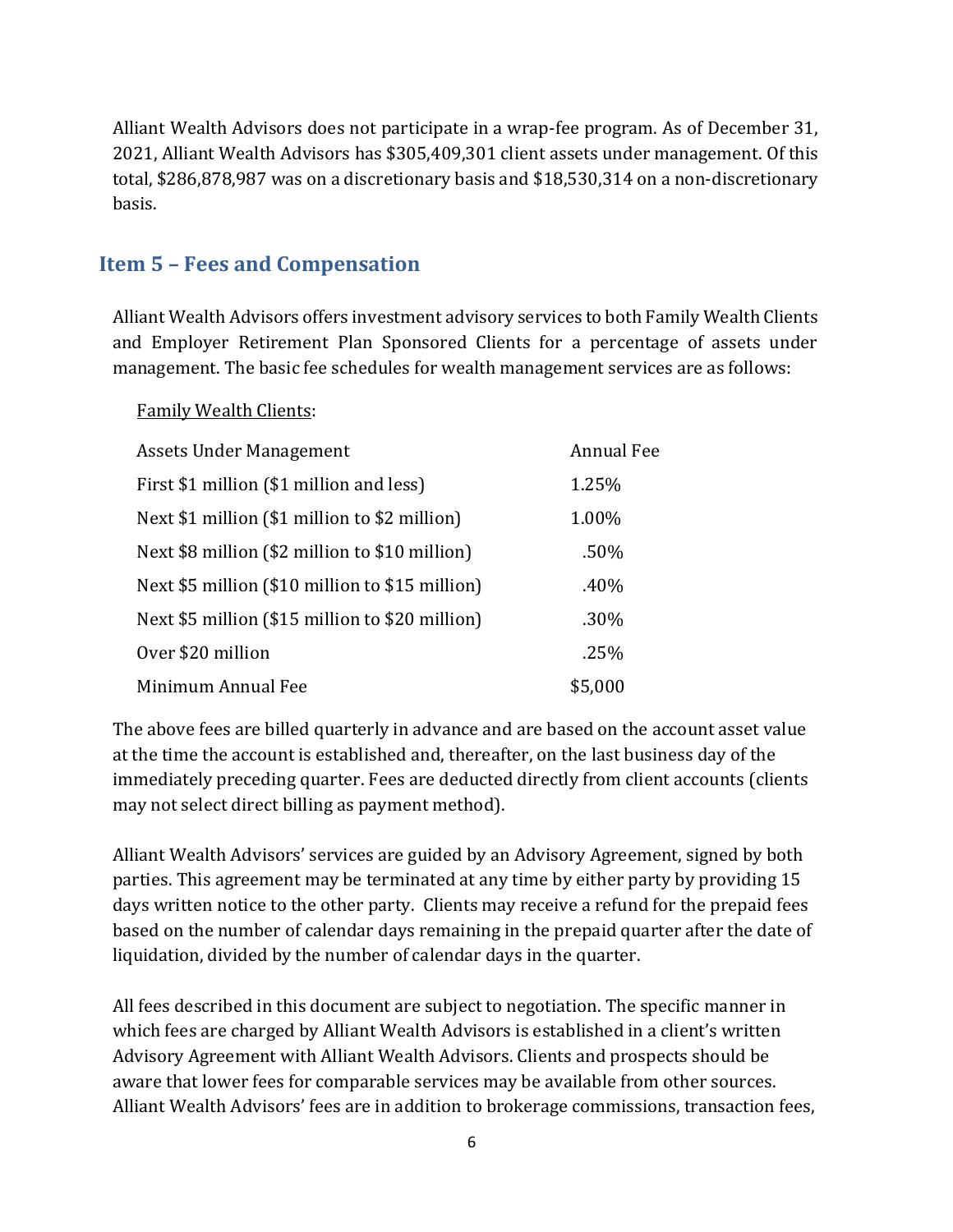and other related costs and expenses, which shall be incurred by the client. Clients may incur certain charges imposed by custodians, brokers, third party investment providers and other third parties. Such charges may include redemption fees, odd-lot differentials, wire transfer and electronic fund fees, and other fees on accounts and securities transactions. Mutual funds and exchange-traded funds also charge internal management fees, which are disclosed in a fund's prospectus. Such charges, fees and commissions are exclusive of and in addition to Alliant Wealth Advisors' fee, and Alliant Wealth Advisors shall not receive any portion of these commissions, fees, and costs. Additionally, Alliant Wealth Advisors and the supervised persons of Alliant Wealth Advisors do not accept compensation for the sale of securities or other investment products. Item 12 further describes the factors that Alliant Wealth Advisors considers in selecting or recommending broker-dealers for *client* transactions and determining the reasonableness of their compensation (*e.g.*, commissions).

#### Employer Retirement Plan Clients:

| Assets Under Management | <b>Annual Fee</b> |
|-------------------------|-------------------|
| First \$1 million       | .90%              |
| Next \$2 million        | .70%              |
| Next \$2 million        | .50%              |
| Next \$15 million       | .35%              |

Amounts above \$20 million are negotiable. Minimum annual fee is \$20,000. There is no start-up or termination fee, nor will the Plan be subject to any penalties.

The above fees are billed quarterly in arrears and are based on the account asset value on the last business day of the immediately preceding quarter. Fees are deducted directly from client accounts (clients may not select direct billing as payment method).

Alliant Wealth Advisors' services are guided by an Investment Advisory Services Agreement, signed by both Alliant Wealth Advisors and the Plan Sponsor of the Employer Retirement Plan. Plan Sponsors may terminate their Investment Advisory Services Agreement for any reason upon written notice to Alliant Wealth Advisors. All fees described in this document are subject to negotiation. The specific manner in which fees are charged by Alliant Wealth Advisors is established in a client's written Advisory Agreement with Alliant Wealth Advisors.

Alliant Wealth Advisors' fees are in addition to brokerage commissions, transaction fees, and other related costs and expenses, which shall be incurred by the client. Clients may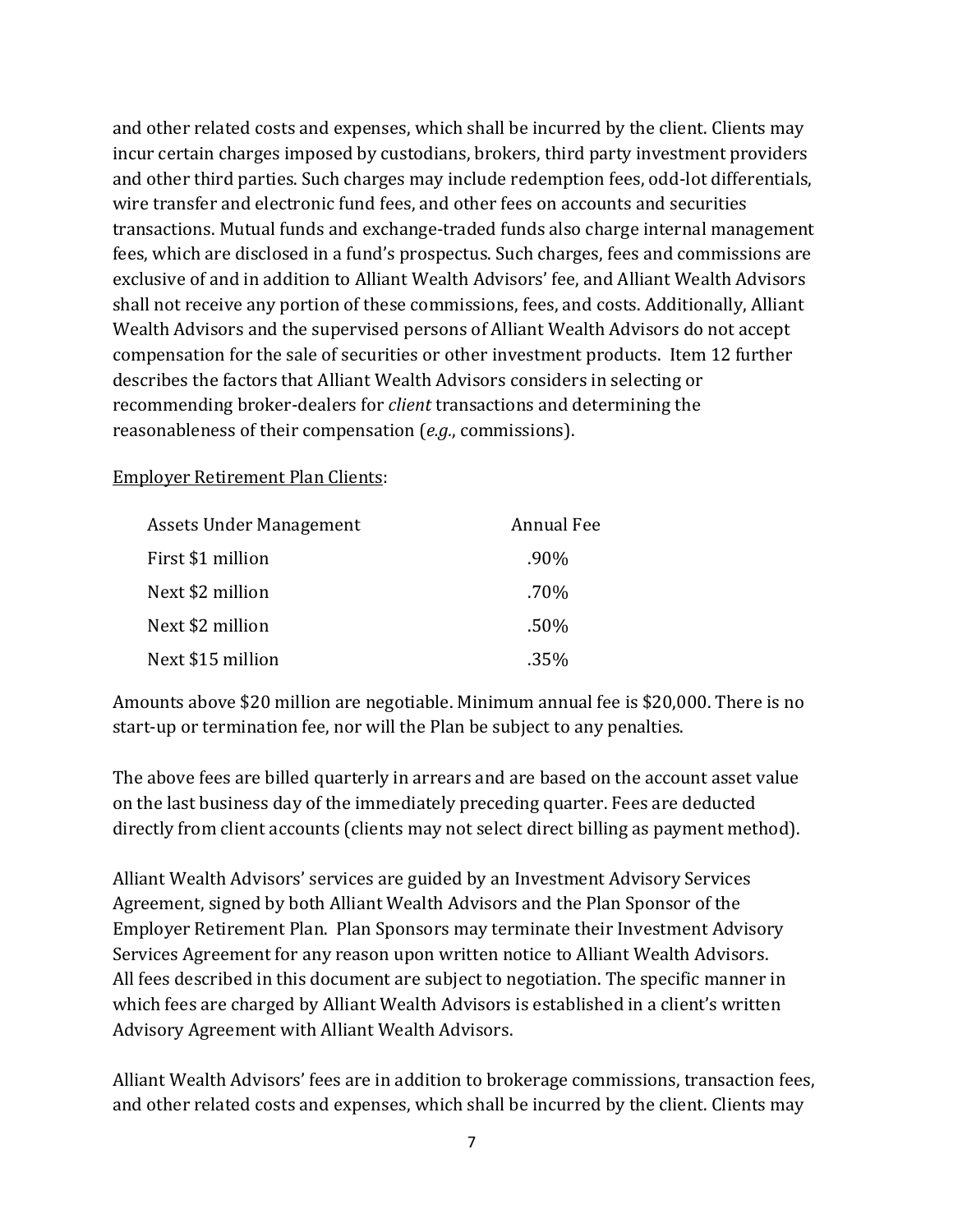incur certain charges imposed by custodians, brokers, recordkeepers, third party administrators, third party investment providers and other third parties. Mutual funds and exchange-traded funds also charge investment management fees, which are disclosed in a fund's prospectus. Such charges, fees and commissions are exclusive of and in addition to Alliant Wealth Advisors' fee, and Alliant Wealth Advisors shall not receive any portion of these commissions, fees, and costs.

Alliant Wealth Advisors is deemed to be a Fiduciary to advisory clients that are employee benefit plans or individual retirement accounts (IRAs) pursuant to the Employee Retirement Income and Securities Act ("ERISA"), and regulations under the Internal Revenue Code of 1986 (the "Code"), respectively. As such, is subject to specific duties and obligations under ERISA and the Internal Revenue Code that include among other things, restrictions concerning certain forms of compensation. Alliant Wealth Advisors only charges asset management or financial planning fees for our services and does not receive any commissions, 12b-1 fees or other forms compensation.

#### Rollover Recommendations

As part of our investment advisory services to you, we may recommend that you roll assets from your employer's retirement plan, such as a 401(k), 457, or ERISA 403(b) account (collectively, a "Plan Account"), to an individual retirement account, such as a SIMPLE IRA, SEP IRA, Traditional IRA, or Roth IRA (collectively, an "IRA Account") that we will manage on your behalf. We may also recommend rollovers from IRA Accounts to Plan Accounts, from Plan Accounts to Plan Accounts, and from IRA Accounts to IRA Accounts. When we provide any of the foregoing rollover recommendations we are acting as fiduciaries within the meaning of Title I of the ERISA and/or the Internal Revenue Code ("IRC"), as applicable, which are laws governing retirement accounts.

If you elect to roll the assets to an IRA that is subject to our management, we will charge you an asset-based fee as set forth in the advisory agreement you executed with our firm. This creates a conflict of interest because it creates a financial incentive for our firm to recommend the rollover to you (*i.e.,* receipt of additional fee-based compensation). You are under no obligation, contractually or otherwise, to complete the rollover. Moreover, if you do complete the rollover, you are under no obligation to have the assets in an IRA managed by our firm. Due to the foregoing conflict of interest, when we make rollover recommendations, we operate under a special rule that requires us to act in your best interests and not put our interests ahead of yours.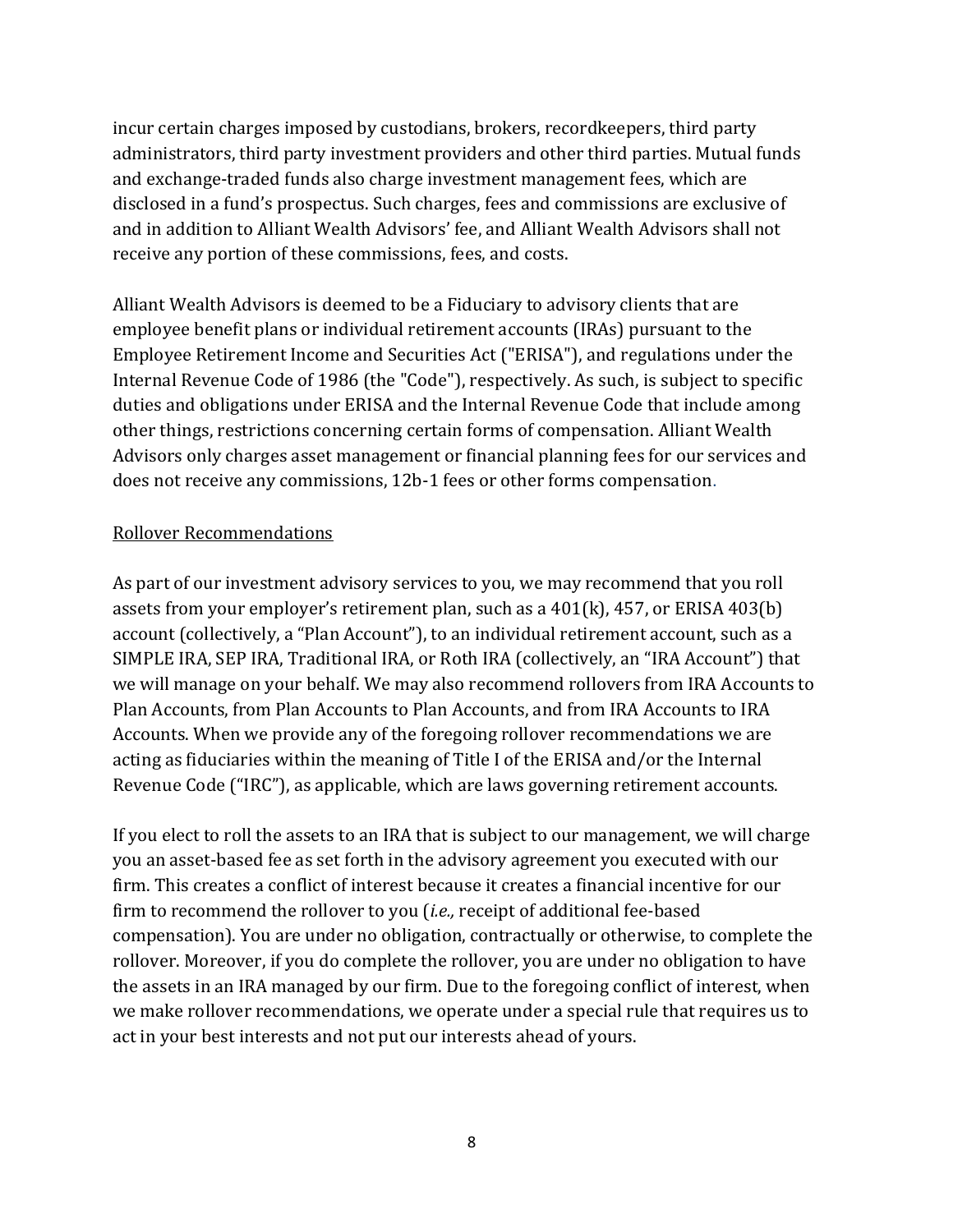Under this special rule's provisions, we must:

- meet a professional standard of care when making investment recommendations (give prudent advice);
- never put our financial interests ahead of yours when making recommendations (give loyal advice);
- avoid misleading statements about conflicts of interest, fees, and investments;
- follow policies and procedures designed to ensure that we give advice that is in your best interests;
- charge no more than a reasonable fee for our services; and
- give you basic information about conflicts of interest.

Many employers permit former employees to keep their retirement assets in their company plan. Also, current employees can sometimes move assets out of their company plan before they retire or change jobs. In determining whether to complete the rollover to an IRA, and to the extent the following options are available, you should consider the costs and benefits of a rollover.

Note that an employee will typically have four options in this situation:

- 1. leaving the funds in your employer's (former employer's) plan;
- 2. moving the funds to a new employer's retirement plan;
- 3. cashing out and taking a taxable distribution from the plan; or
- 4. rolling the funds into an IRA rollover account.

Each of these options has positives and negatives. Because of that, along with the importance of understanding the differences between these types of accounts, we will provide you with written explanation of the advantages and disadvantages of both account types and the basis for our belief that the rollover transaction we recommend is in your best interests.

As an alternative to providing you with a rollover recommendation, we may instead to take an entirely educational approach in accordance with the U.S. Department of Labor's Interpretive Bulletin 96-1. Under this approach, our role will be limited only to providing you with general educational materials regarding the pros and cons of rollover transactions. We will make no recommendation to you regarding the prospective rollover of your assets and you are advised to speak with your trusted tax and legal advisors with respect to rollover decisions. As part of this educational approach, we will provide you with materials discussing some or all of the following topics: the general pros and cons of rollover transactions; the benefits of retirement plan participation; the impact of preretirement withdrawals on retirement income; the investment options available inside your Plan Account; and high level discussion of general investment concepts (*e.g.,* risk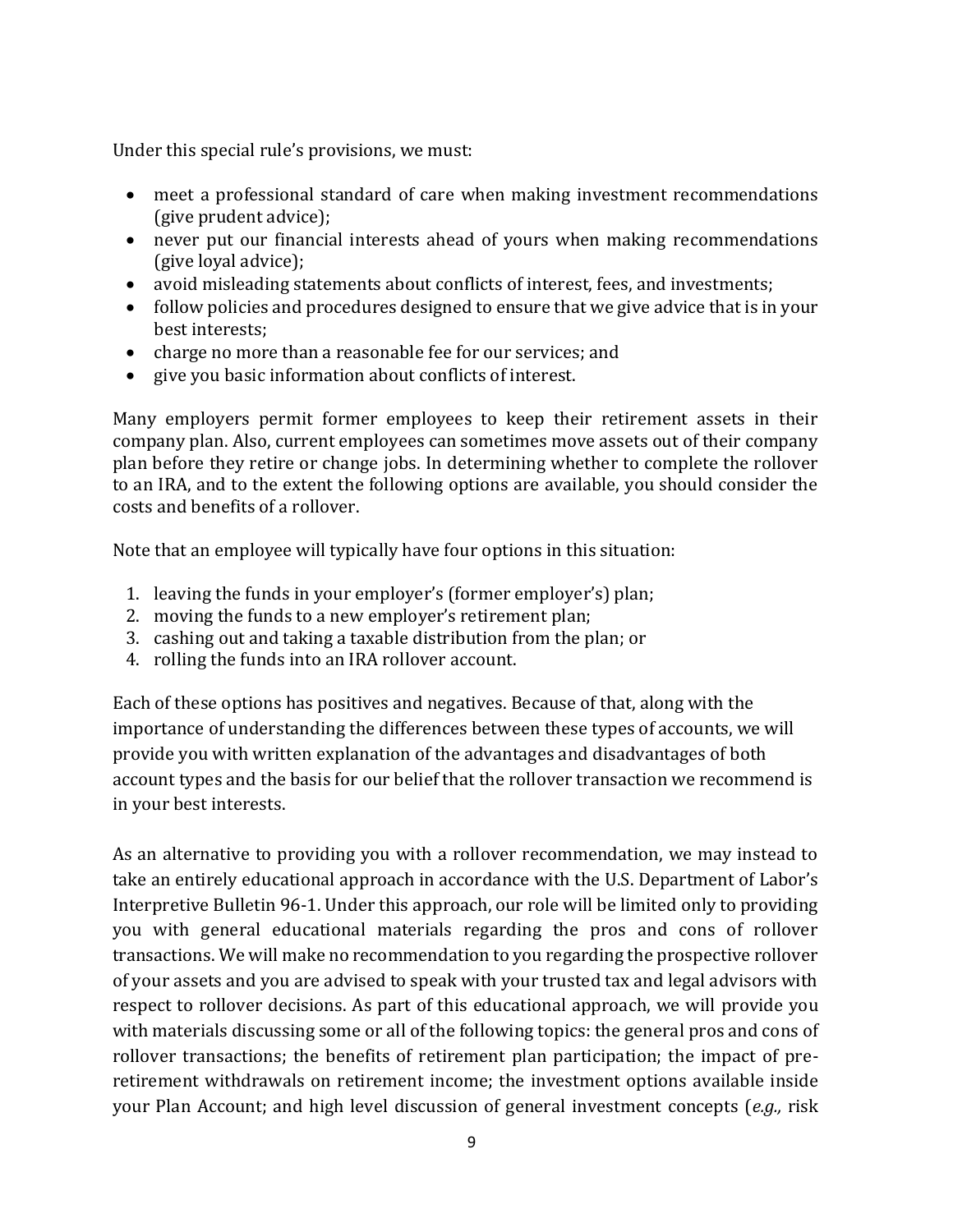versus return, the benefits of diversification and asset allocation, historical returns of certain asset classes, etc.). We may also provide you with questionnaires and/or interactive investment materials that may provide a means for you to independently determine your future retirement income needs and to assess the impact of different asset allocations on your retirement income. You will make the final rollover decision.

### <span id="page-9-0"></span>**Item 6 – Performance-Based Fees**

Alliant Wealth Advisors does not charge or accept any performance-based fees (fees based on a share of capital gains on or capital appreciation of the assets of a client).

#### <span id="page-9-1"></span>**Item 7 – Types of Clients**

Alliant Wealth Advisors provides wealth management services to individuals (to include individual trusts and estates) referred to as Family Wealth Clients, and investment and compliance services to business retirement plans referred to as Employer Retirement Plan Clients.

Alliant Wealth Advisors targets Employer Retirement Plan Clients in excess of \$3 million of plan assets. Alliant Wealth Advisors does make exceptions, however, when there is an unusually good fit on both sides (between client and investment advisor).

### <span id="page-9-2"></span>**Item 8 – Methods of Analysis, Investment Strategies and Risk of Loss**

Alliant Wealth Advisors' security analysis methods include the selection of mutual funds and exchange-traded funds (ETFs) based on proprietary criteria applied to a Morningstar Office research database, Morningstar Direct research database and the fi360 Toolkit. Other databases may also be used. Mutual Funds and ETFs are also selected based on information at issuer websites.

Alliant Wealth Advisors' main sources of information include research materials prepared by others.

Investment strategies used to implement any investment advice given to clients include, Modern Portfolio Theory (MPT) asset allocation techniques and the assumption that the portfolio will be invested for the long-term (at least 5 years).

MPT is an investment theory which attempts to maximize portfolio expected return for a given amount of portfolio risk, or equivalently minimize risk for a given level of expected return, by carefully choosing the proportions of various assets. An "efficient frontier" of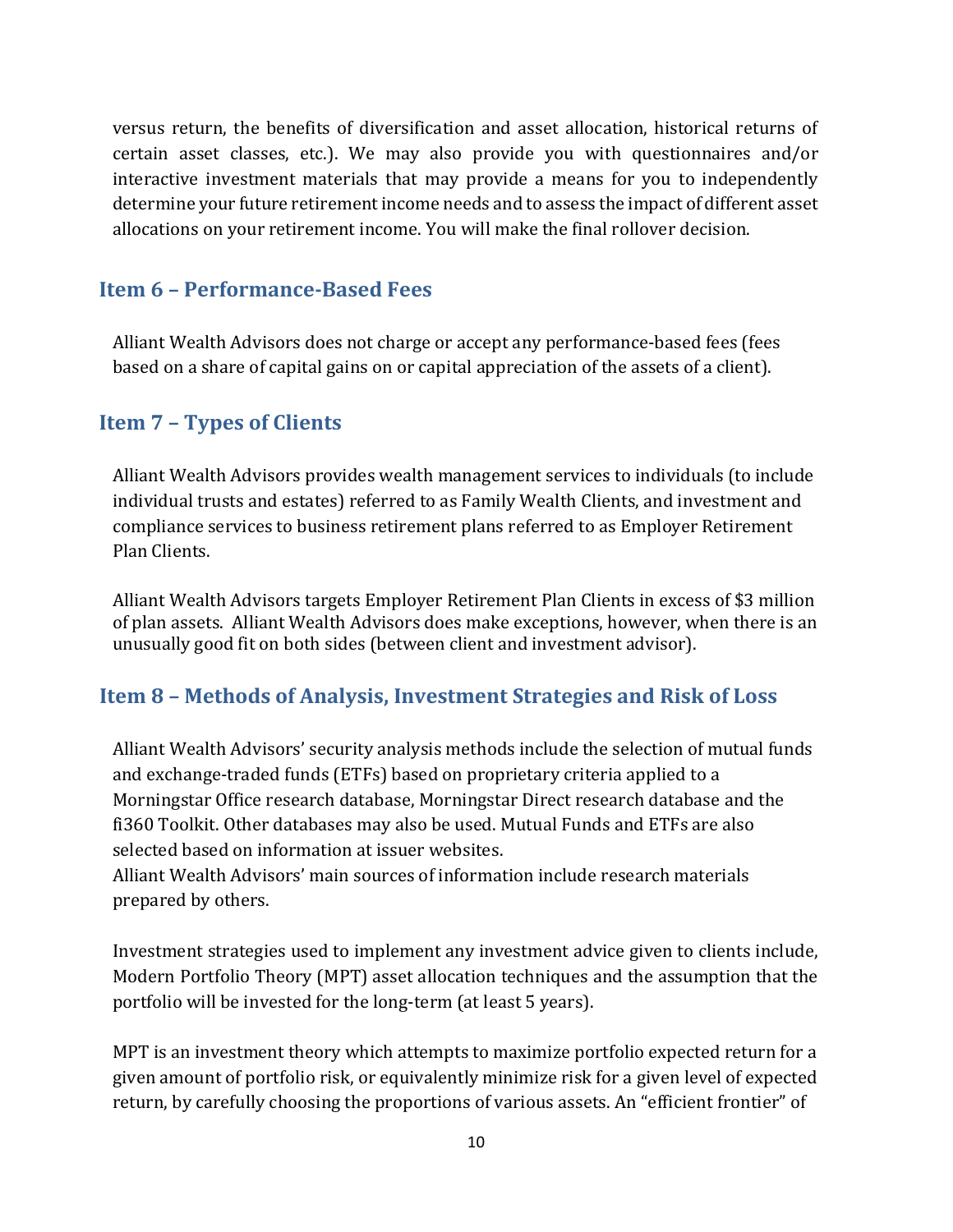optimal portfolios is constructed which offers the maximum possible expected return for a given level of risk. See Harry Markowitz's paper, "Portfolio Selection", published in 1952 by the *Journal of Finance.*

Alliant Wealth Advisors advises clients that all investment programs have certain risks that are born by the investor. The various investment approaches keep the risk of material loss in mind. However, clients face investment risk including the following: Loss of Principal, Interest Rate Risk, Credit Risk, Economic Risk, Currency Risk, Market Risk, Inflation Risk, Reinvestment Risk, and Liquidity Risk.

### <span id="page-10-0"></span>**Item 9 – Disciplinary Information**

Registered investment advisors are required to disclose all material facts regarding any legal or disciplinary events that would be material to your evaluation of Alliant Wealth Advisors or the integrity of Alliant Wealth Advisors' management. Alliant Wealth Advisors has never been involved in legal or disciplinary events.

### <span id="page-10-1"></span>**Item 10 – Other Financial Industry Activities and Affiliations**

As previously stated in Item 4, in addition to investing consulting/management services, Alliant Wealth Advisors provides advanced planning to clients. Alliant Wealth Advisors has signed a Business Continuation Memorandum of Understanding with another financial advisory firm to support Alliant Wealth Advisors in the event of John A. Frisch's serious disability or death.

John A. Frisch is licensed in the states of Maryland and Virginia as a Certified Public Accountant. Mr. Frisch does not have signature authority for client accounts.

Alliant Wealth Advisors and its' management personnel are not registered or have an application pending to register as a futures commission merchant, commodity pool operator, a commodity trading advisor, or an associated person of the foregoing entities.

Alliant Wealth Advisors does not select other advisors for its clients.

# <span id="page-10-2"></span>**Item 11 – Code of Ethics, Participation or Interest in Client Transactions and Personal Trading**

Alliant Wealth Advisors has adopted a Code of Ethics for all supervised persons of the firm describing its high standard of business conduct, and fiduciary duty to its clients.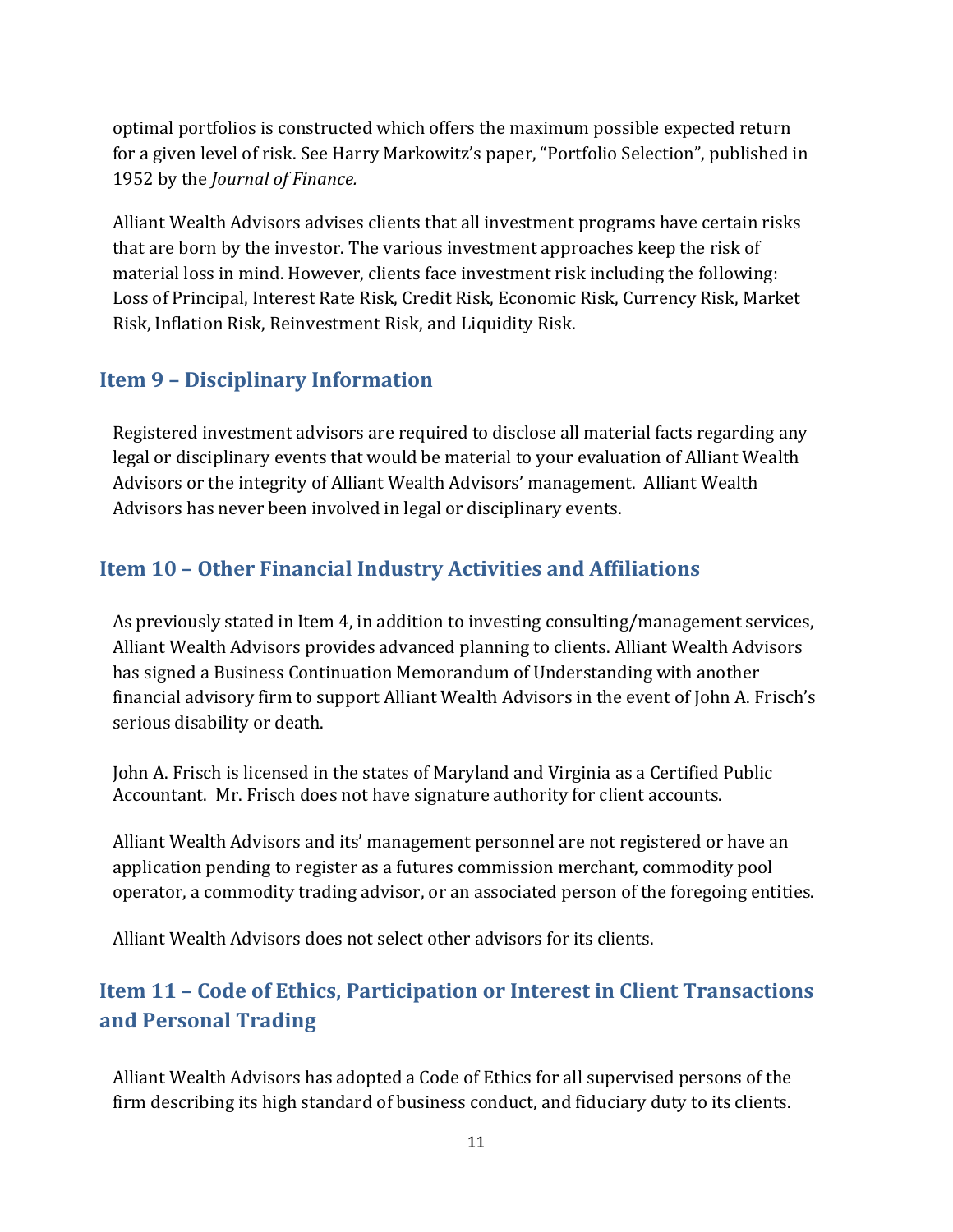The Code of Ethics includes provisions relating to the confidentiality of client information, a prohibition on insider trading, restrictions on the acceptance of significant gifts and the reporting of certain gifts and business entertainment items, and personal securities trading procedures, among other things. All supervised persons at Alliant Wealth Advisors must acknowledge the terms of the Code of Ethics annually, or as amended.

Alliant Wealth Advisors anticipates that, in appropriate circumstances, consistent with clients' investment objectives, it will cause accounts over which Alliant Wealth Advisors has management authority to effect, and will recommend to investment advisory clients or prospective clients, the purchase or sale of securities in which Alliant Wealth Advisors, its affiliates and/or clients, directly or indirectly, have a position of interest. Alliant Wealth Advisors' employees and persons associated with Alliant Wealth Advisors are required to purchase or sell securities for their personal accounts only after trading of that same security has been completed in the client accounts. Personal accounts of the employee include all accounts for the dependent family members living within the employee's household and accounts over which the employee has authority even though the account owner does not live within the same household as the employee. This policy is outlined in the Alliant Wealth Advisors' Code of Ethics.

Subject to satisfying this policy and applicable laws, officers, directors and employees of Alliant Wealth Advisors and its affiliates may trade for their own accounts in securities, which are recommended to and/or purchased for Alliant Wealth Advisors' clients. The Code of Ethics is designed to assure that the personal securities transactions, activities and interests of the employees of Alliant Wealth Advisors will not interfere with (i) making decisions in the best interest of advisory clients and (ii) implementing such decisions while, at the same time, allowing employees to invest for their own accounts. Under the Code, certain classes of securities have been designated as exempt transactions, based upon a determination that these would materially not interfere with the best interest of Alliant Wealth Advisors' clients. Employee trading is continually monitored under the Code of Ethics, to reasonably prevent conflicts of interest between Alliant Wealth Advisors and its clients.

Alliant Wealth Advisors' clients or prospective clients may request a copy of the firm's Code of Ethics by contacting John A. Frisch at (703) 878-9050 and/or [jfrisch@alliantwealth.com .](mailto:jfrisch@alliantwealth.com)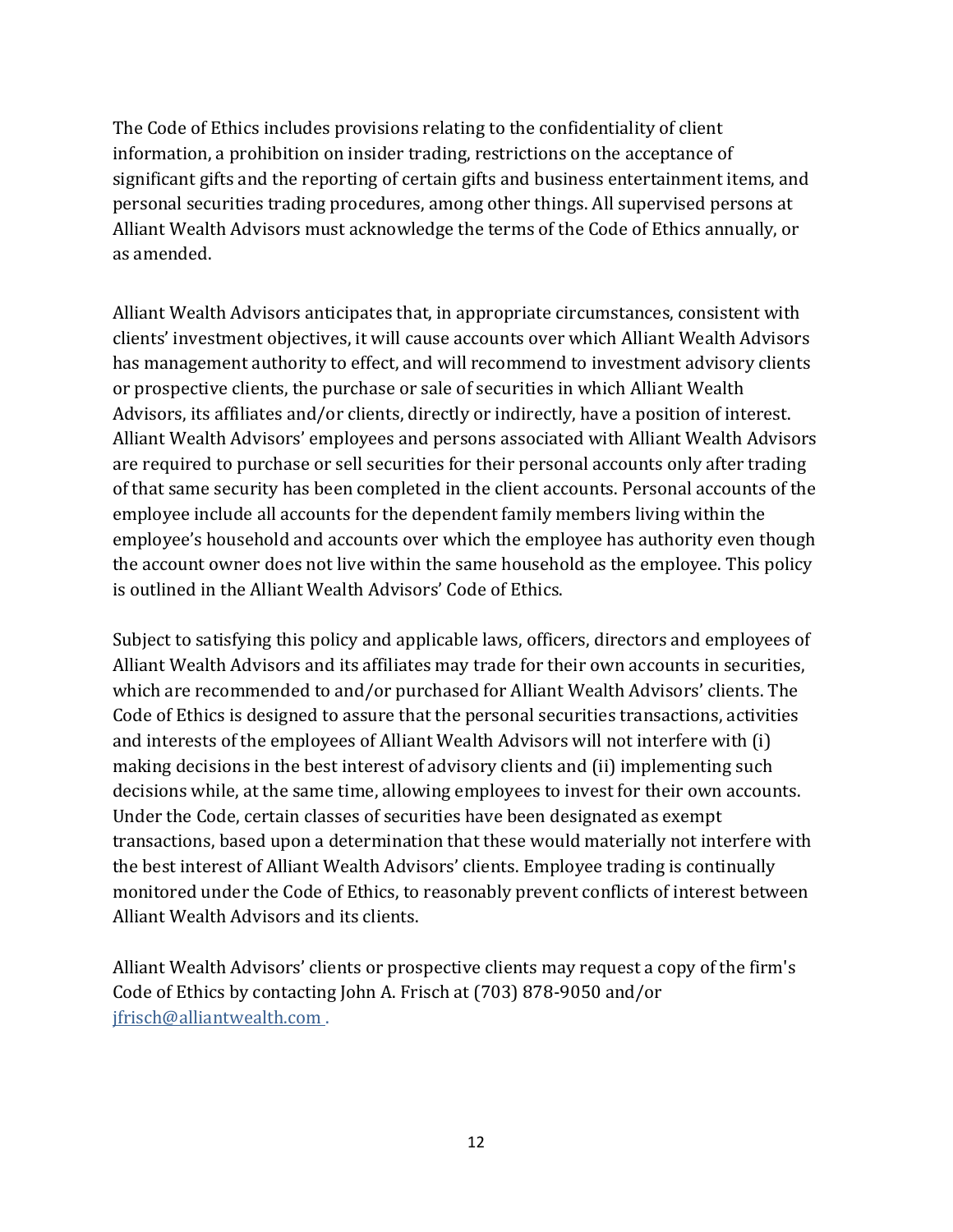### <span id="page-12-0"></span>**Item 12 – Brokerage Practices**

Alliant Wealth Advisors seeks best execution in all transactions. Various factors are considered in selecting a broker, including: financial condition; acceptable record keeping; ability to obtain best price; ability to provide client transaction history electronically, knowledge of market, securities and industries; commission structure; quality of research; reputation and integrity; and no transaction fee, mutual and exchange-traded funds.

Based on these criteria, Alliant Wealth Advisors has selected Raymond James & Associates, AdvisorTrust, Inc., Charles Schwab Bank, Matrix Trust Company, and/or TD Ameritrade Institutional as the brokers and custodians for all Family Wealth and some Employer Retirement Plan clients. Alliant Wealth Advisors participates in the custodians' institutional customer programs.

There is no direct link between Alliant Wealth Advisors' participation in the program and the investment advice it gives to its clients, although Alliant Wealth Advisors receives economic benefits through its participation in the programs that are typically not available to Raymond James & Associates, AdvisorTrust, Inc., Charles Schwab Bank, Matrix Trust Company, and/or TD Ameritrade Institutional retail investors. These benefits include the following products and services (provided without cost or at a discount): receipt of duplicate client statements and confirmations; research related products and tools; consulting services; access to a trading desk serving advisor participants; access to block trading (which provides the ability to aggregate securities transactions for execution and then allocate the appropriate shares to client accounts); the ability to have advisory fees deducted directly from client accounts; access to an electronic communications network for client order entry and account information; access to mutual funds with no transaction fees and to certain institutional money managers; and discounts on compliance, marketing, research, technology, and practice management products or services provided to Alliant Wealth Advisors by third party vendors.

Raymond James & Associates, AdvisorTrust, Inc., Charles Schwab Bank, Matrix Trust Company, and/or TD Ameritrade Institutional may also have paid for business consulting and professional services received by Alliant Wealth Advisors' related persons. Some of the products and services made available by Raymond James & Associates, AdvisorTrust, Inc., Charles Schwab Bank, Matrix Trust Company, and/or TD Ameritrade Institutional through the programs may benefit Alliant Wealth Advisors but may not benefit its client accounts. These products or services may assist Alliant Wealth Advisors in managing and administering client accounts, including accounts not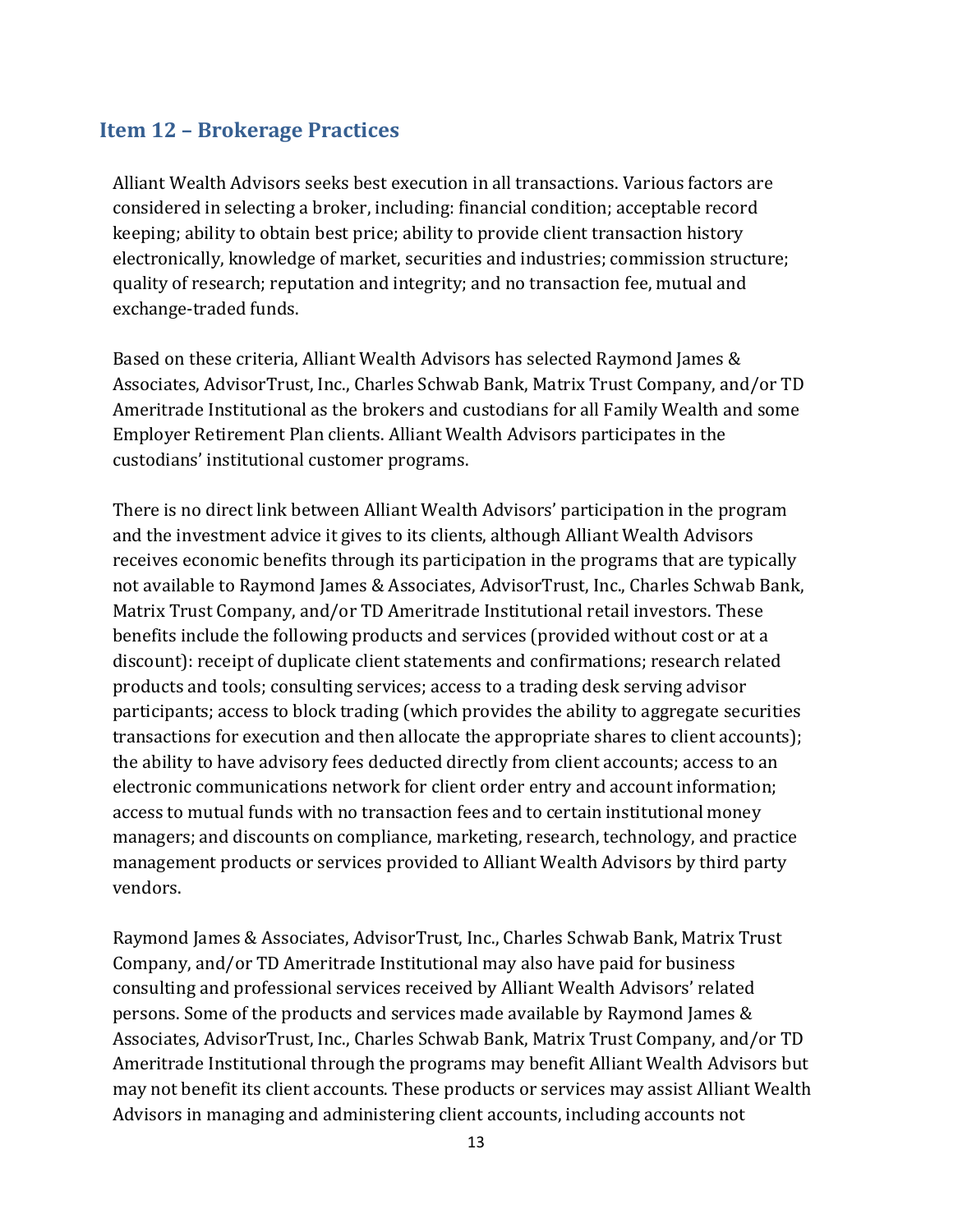maintained at Raymond James & Associates, AdvisorTrust, Inc., Charles Schwab Bank, Matrix Trust Company, and/or TD Ameritrade Institutional. Other services made available by Raymond James & Associates, AdvisorTrust, Inc., Charles Schwab Bank, Matrix Trust Company, and/or TD Ameritrade Institutional are intended to help Alliant Wealth Advisors manage and further develop its business enterprise.

The benefits received by Alliant Wealth Advisors or its personnel through participation in the programs do not depend on the amount of brokerage transactions directed to Raymond James & Associates, AdvisorTrust, Inc., Charles Schwab Bank, Matrix Trust Company, and/or TD Ameritrade Institutional. As part of its fiduciary duties to clients, the firm endeavors at all times to put the interests of its clients first. Clients should be aware, however, that the receipt of economic benefits by Alliant Wealth Advisors or its related persons in and of itself creates a potential conflict of interest and may indirectly influence the Alliant Wealth Advisors' choice of Raymond James & Associates, AdvisorTrust, Inc., Charles Schwab Bank, Matrix Trust Company, and/or TD Ameritrade Institutional for custody and brokerage services.

Alliant Wealth Advisors has no written or verbal arrangement whereby it receives soft dollars with Raymond James & Associates, AdvisorTrust, Inc., Charles Schwab Bank, Matrix Trust Company, and/or TD Ameritrade Institutional s or any other broker/dealer. Alliant Wealth Advisors does not receive client referrals from Raymond James & Associates, AdvisorTrust, Inc., Charles Schwab Bank, Matrix Trust Company, and/or TD Ameritrade Institutional or any other broker/dealer.

### <span id="page-13-0"></span>**Item 13 – Review of Accounts**

#### Family Wealth Clients:

Alliant Wealth Advisors reviews client investment account positions daily to determine if a client's portfolio needs rebalancing. Investments are reviewed quarterly. A client's portfolio design is reviewed when/if triggered by significant changes in personal circumstances, the general economy, or tax laws, not by market fluctuation.

Alliant Wealth Advisors has one reviewer, John A. Frisch, CPA/PFS, CFP®, AIF®, PPC® President. John A. Frisch performs reviewer services for all clients.

Each quarter, Alliant Wealth Advisors provides clients with a written Quarterly Investment Review and a written Quarterly Account Statement, which lists period performance, client holdings and transactions. Alliant Wealth Advisors also provides clients with a written annual capital gains and loss report.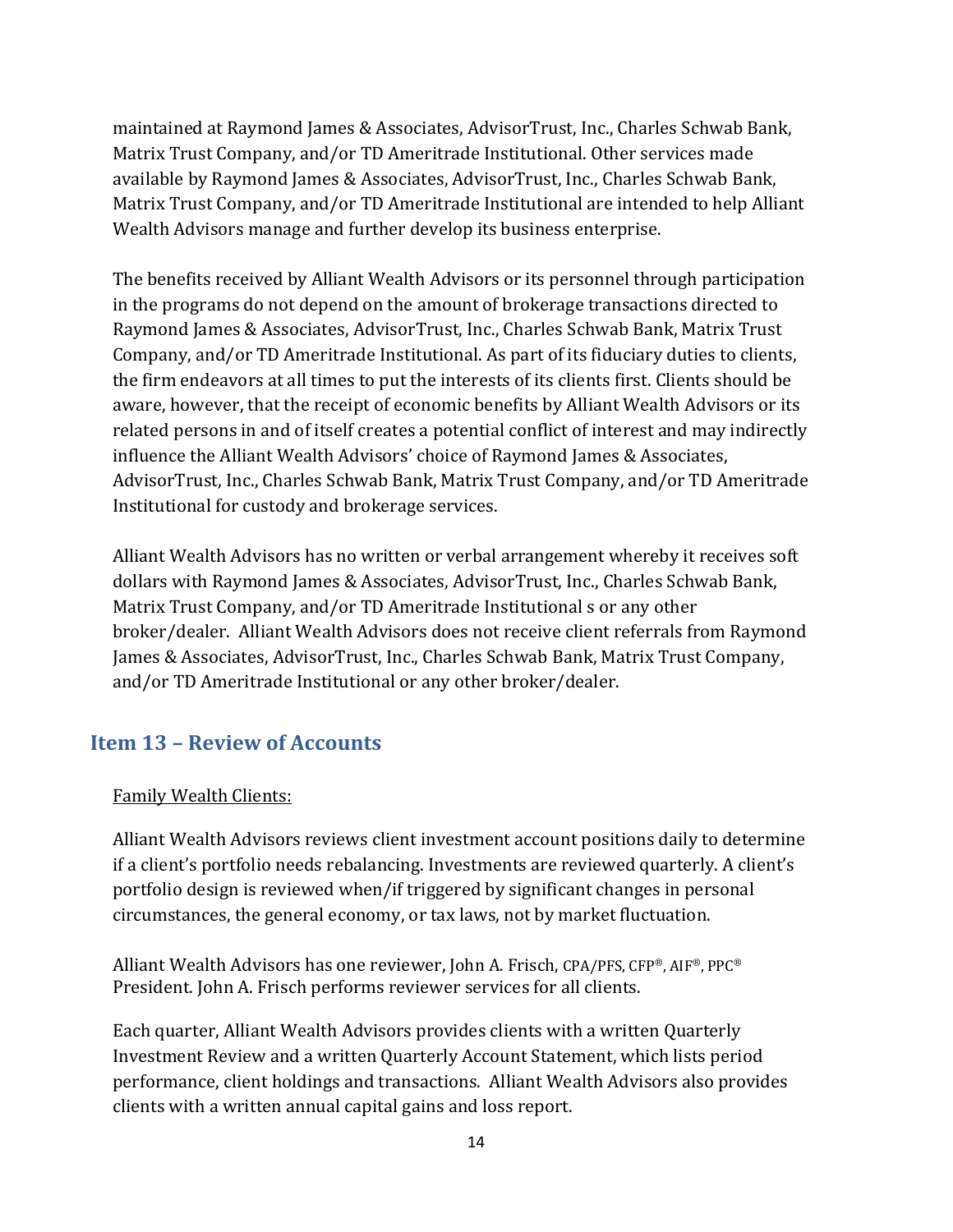In addition, clients will receive monthly account statements from custodian, Raymond James & Associates, AdvisorTrust, Inc., Charles Schwab Bank, Matrix Trust Company, and/or TD Ameritrade Institutional, as well as trade confirmations as they occur. Clients will annually receive Form 1099 from Raymond James & Associates, AdvisorTrust, Inc., Charles Schwab Bank, Matrix Trust Company, and/or TD Ameritrade Institutional, which should be used in conjunction with the annual capital gains and loss report received from Alliant Wealth Advisors in completing client's annual IRS tax forms.

#### Employer Retirement Plan Clients:

Alliant Wealth Advisors does not review individual retirement plan accounts for Employer Retirement Plan Clients' employees. Alliant Wealth Advisors does rebalance Employer Retirement Plan's managed investment models when necessary and as determined by Alliant Wealth Advisors.

### <span id="page-14-0"></span>**Item 14 – Client Referrals and Other Compensation**

Alliant Wealth Advisors does not provide investment advice or other advisory services for economic benefit to someone who is not a client. Alliant Wealth Advisors will directly compensate Solicitors for client referrals. Alliant Wealth Advisors agrees to pay any such Solicitor a cash referral fee generated from Alliant Wealth Advisors' asset management program. Referral fees payable to Solicitor shall be based on the value of the assets of the clients referred to and under the control of Alliant Wealth Advisors. There will be no fee differential charged to the client as a result of Alliant Wealth Advisors' relationship with the solicitor.

#### <span id="page-14-1"></span>**Item 15 – Custody**

Alliant Wealth Advisors' client assets are generally held at independent third-party custodians Raymond James & Associates, AdvisorTrust, Inc., Charles Schwab Bank, Matrix Trust Company, and/or TD Ameritrade Institutional. Other than having the ability to deduct advisory fees directly from client accounts held at those custodians along with the ability to disburse or transfer certain funds pursuant to Standing Letters of Authorization executed by Clients, Alliant Wealth Advisors does not have any custody of client assets.

Alliant Wealth Advisors sends information to the custodian, Raymond James & Associates, and/or TD Ameritrade Institutional for Family Wealth clients to include the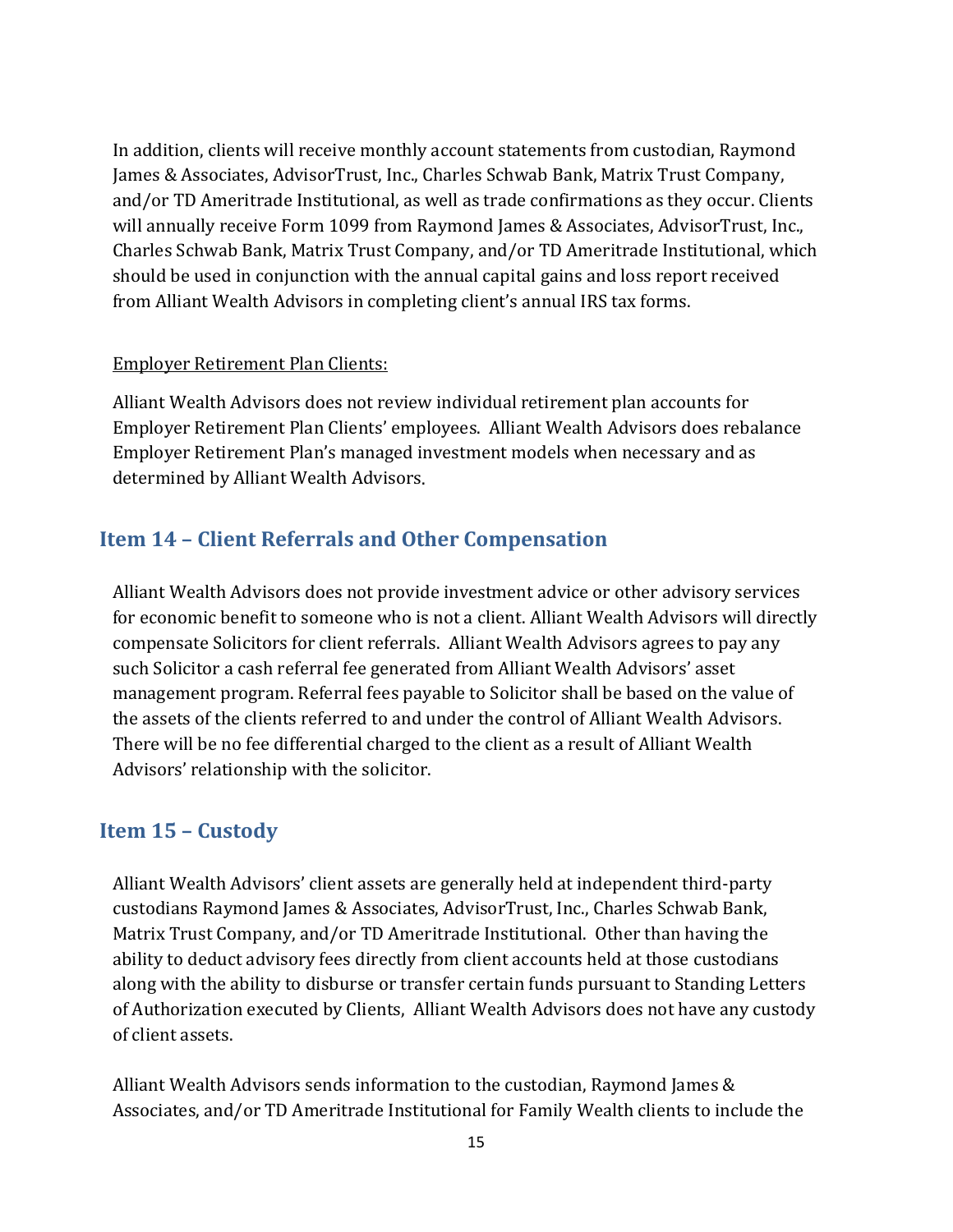amount of the advisory fee, the date and the specific manner in which the advisory fee was calculated. The custodian then deducts the advisory fee from the client's assets. The custodian sends a statement to the client, at least quarterly, indicating all amounts disbursed from the account including the amount of the advisory fees paid directly to Alliant Wealth Advisors. Clients also receive a quarterly billing statement from Alliant Wealth Advisors.

It is the client's responsibility to verify the accuracy of the fee calculation. The custodian (Raymond James & Associates, AdvisorTrust, Inc., Charles Schwab Bank, Matrix Trust Company, and/or TD Ameritrade Institutional) will not determine whether the fee is properly calculated. The client agreement authorizes Alliant Wealth Advisors to deduct advisory fees directly from the client's account at the custodian (Raymond James & Associates, AdvisorTrust, Inc., Charles Schwab Bank, Matrix Trust Company, and/or TD Ameritrade Institutional). With the exception of the ability to debit client account for advisory fees, Alliant Wealth Advisors does not and will not have custody of clients' funds or securities. Client assets shall be held in the custody of a bank, trust company or brokerage firm agreed upon by the client and Alliant Wealth Advisors. Family Wealth Clients Only: Alliant Wealth Advisors urges clients to carefully review brokerage statements received and compare such official custodial records to the account statements provided by Alliant Wealth Advisors. Alliant Wealth Advisors' statements may vary from custodial statements based on accounting procedures, reporting dates, or valuation methodologies of certain securities.

### <span id="page-15-0"></span>**Item 16 – Investment Discretion**

Alliant Wealth Advisors receives discretionary authority from the client at the outset of an advisory relationship to select the identity and amount of securities to be bought or sold. A Limited Power of Attorney is obtained from each client allowing Alliant Wealth Advisors to access client account information and execute trades on client's behalf. In all cases, however, such discretion is to be exercised in a manner consistent with the stated investment objectives for the particular client account.

<span id="page-15-1"></span>When selecting securities and determining amounts, Alliant Wealth Advisors observes the investment policies, limitations, and restrictions of the clients for which it advises. Investment guidelines and restrictions must be provided to Alliant Wealth Advisors in writing.